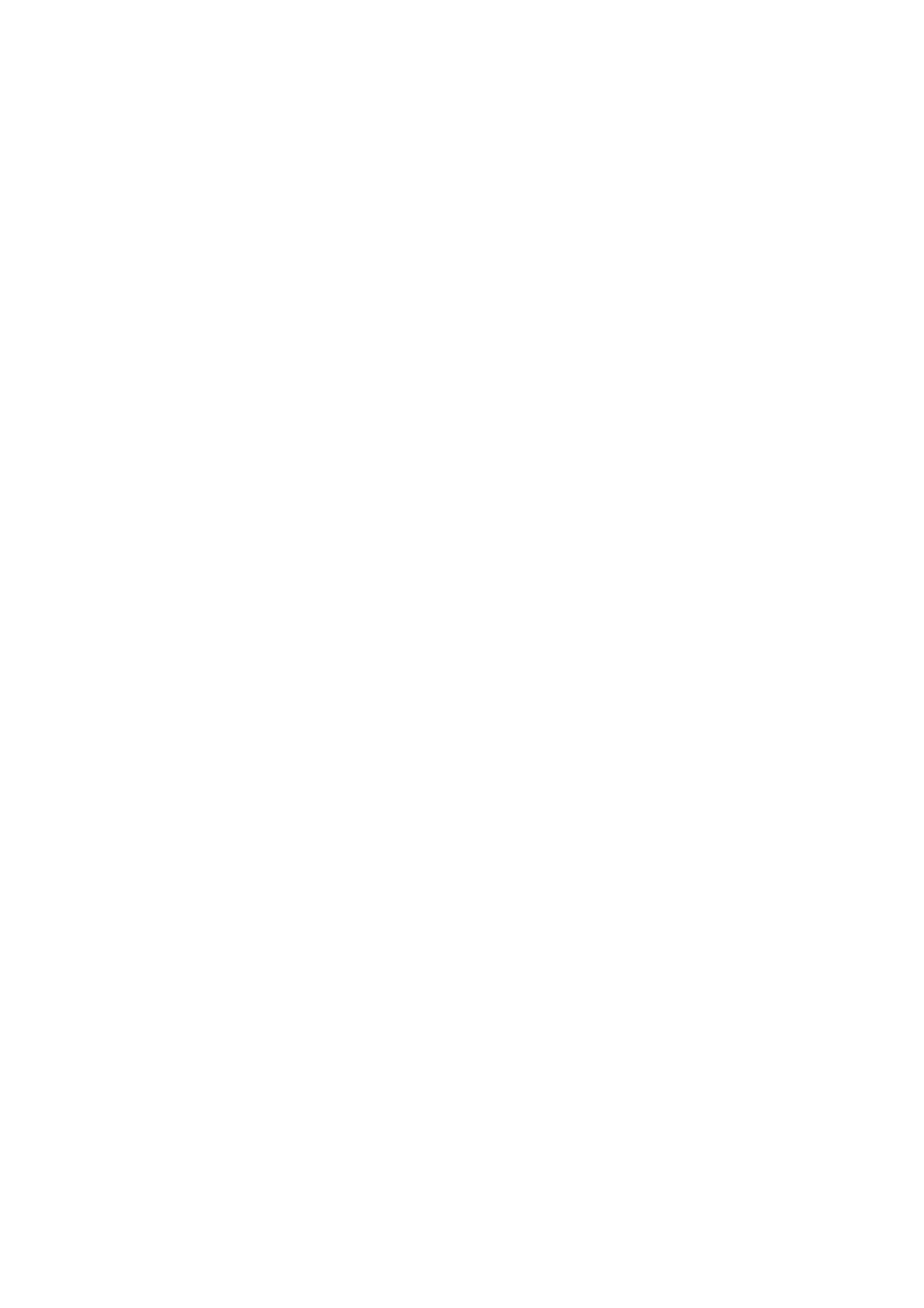# **1,3-BUTADIENE**

# CAS No: 106-99-0

# EINECS No: 203-450-8

# **SUMMARY RISK ASSESSMENT REPORT**

 *2002* 

United Kingdom

This document has been prepared by the UK rapporteur on behalf of the European Union. The scientific work on the environmental part was prepared by the Building Research Establishment (BRE) Ltd, under contract to the rapporteur.

Contact points

| Human Health: | Health & Safety Executive                            |  |  |
|---------------|------------------------------------------------------|--|--|
|               | <b>Industrial Chemicals Unit</b>                     |  |  |
|               | Magdalen House, Stanley Precinct                     |  |  |
|               | Bootle, Merseyside, L20 3QZ                          |  |  |
|               | United Kingdom                                       |  |  |
| Environment:  | <b>Environment Agency</b>                            |  |  |
|               | <b>Chemicals Assessment Section</b>                  |  |  |
|               | Ecotoxicology & Hazardous Substances National Centre |  |  |
|               | Isis House, Howbery Park                             |  |  |
|               | Wallingford, Oxfordshire, OX10 8B                    |  |  |
|               | United Kingdom                                       |  |  |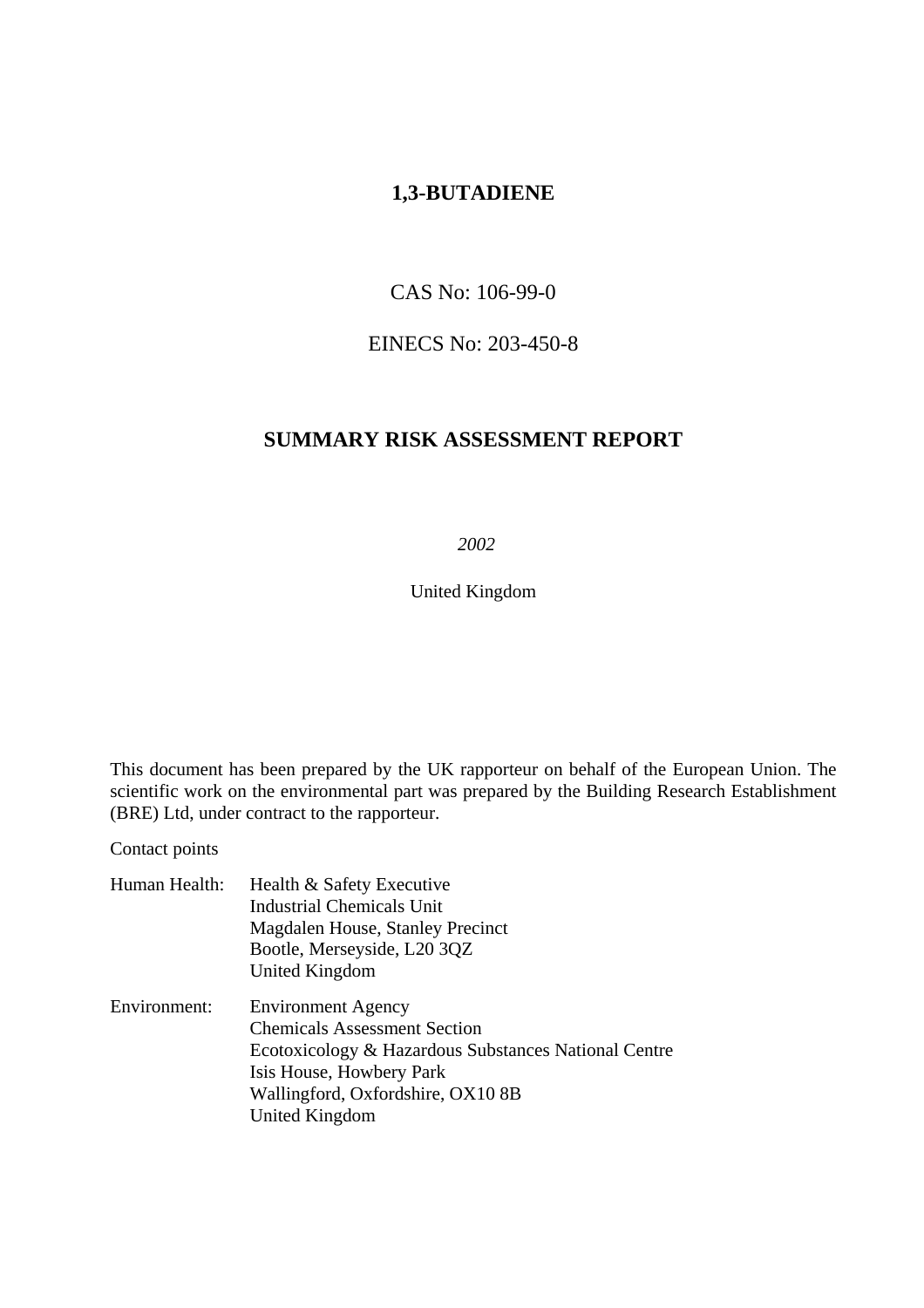| Date of Last Literature Search:                            | 2000 |
|------------------------------------------------------------|------|
| <b>Review of report by MS Technical Experts finalised:</b> | 2001 |
| <b>Final report:</b>                                       | 2002 |

**© European Communities, 2002**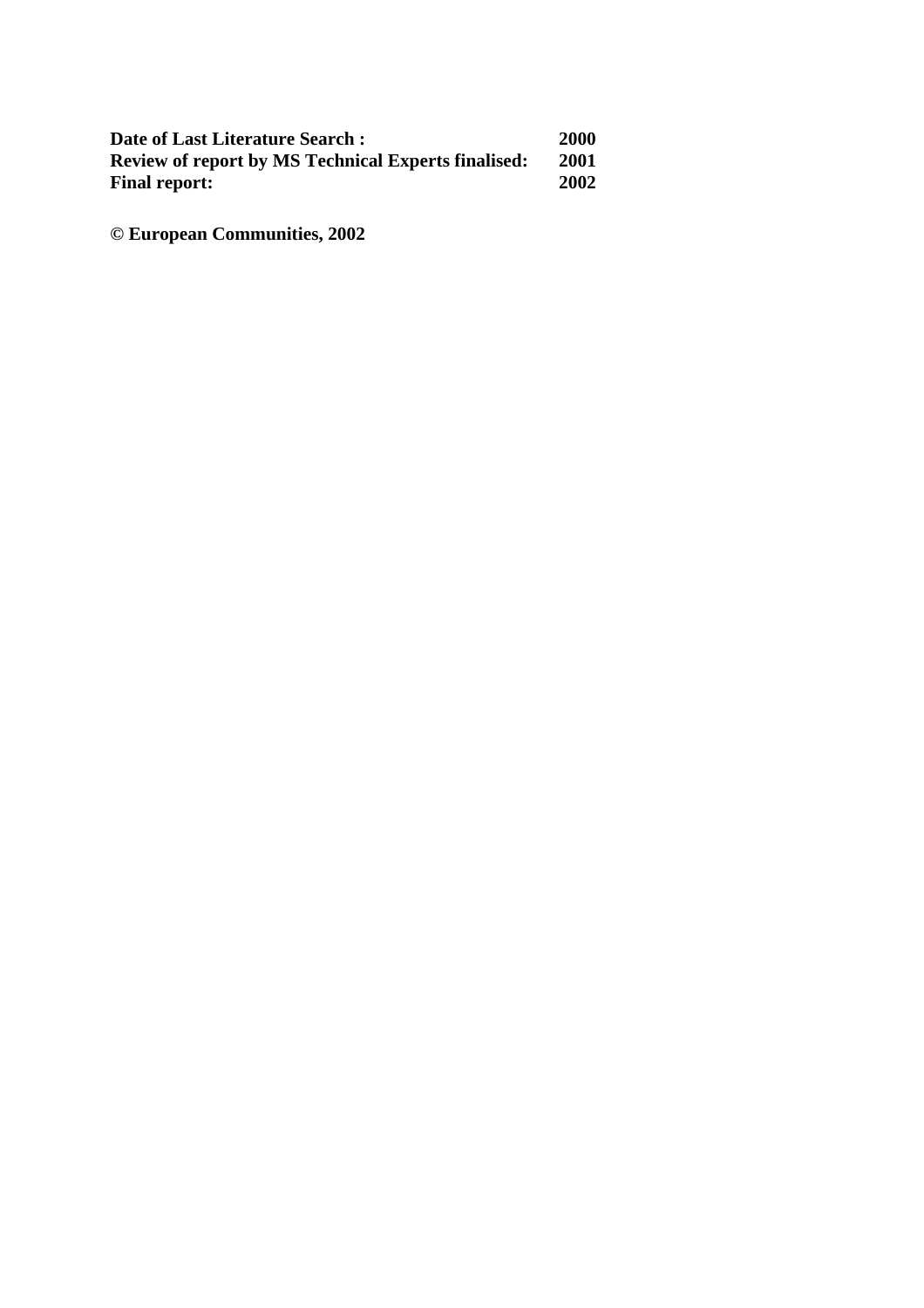# **PREFACE**

This report provides a summary, with conclusions, of the risk assessment report of the substance 1,3-butadiene that has been prepared by the United Kingdom in the context of Council Regulation (EEC) No. 793/93 on the evaluation and control of existing substances.

For detailed information on the risk assessment principles and procedures followed, the underlying data and the literature references the reader is referred to the original risk assessment report that can be obtained from the European Chemicals Bureau<sup>1</sup>. The present summary report should preferably not be used for citation purposes.

 $\overline{a}$ 

<span id="page-4-0"></span><sup>1</sup> European Chemicals Bureau – Existing Chemicals – http://ecb.jrc.it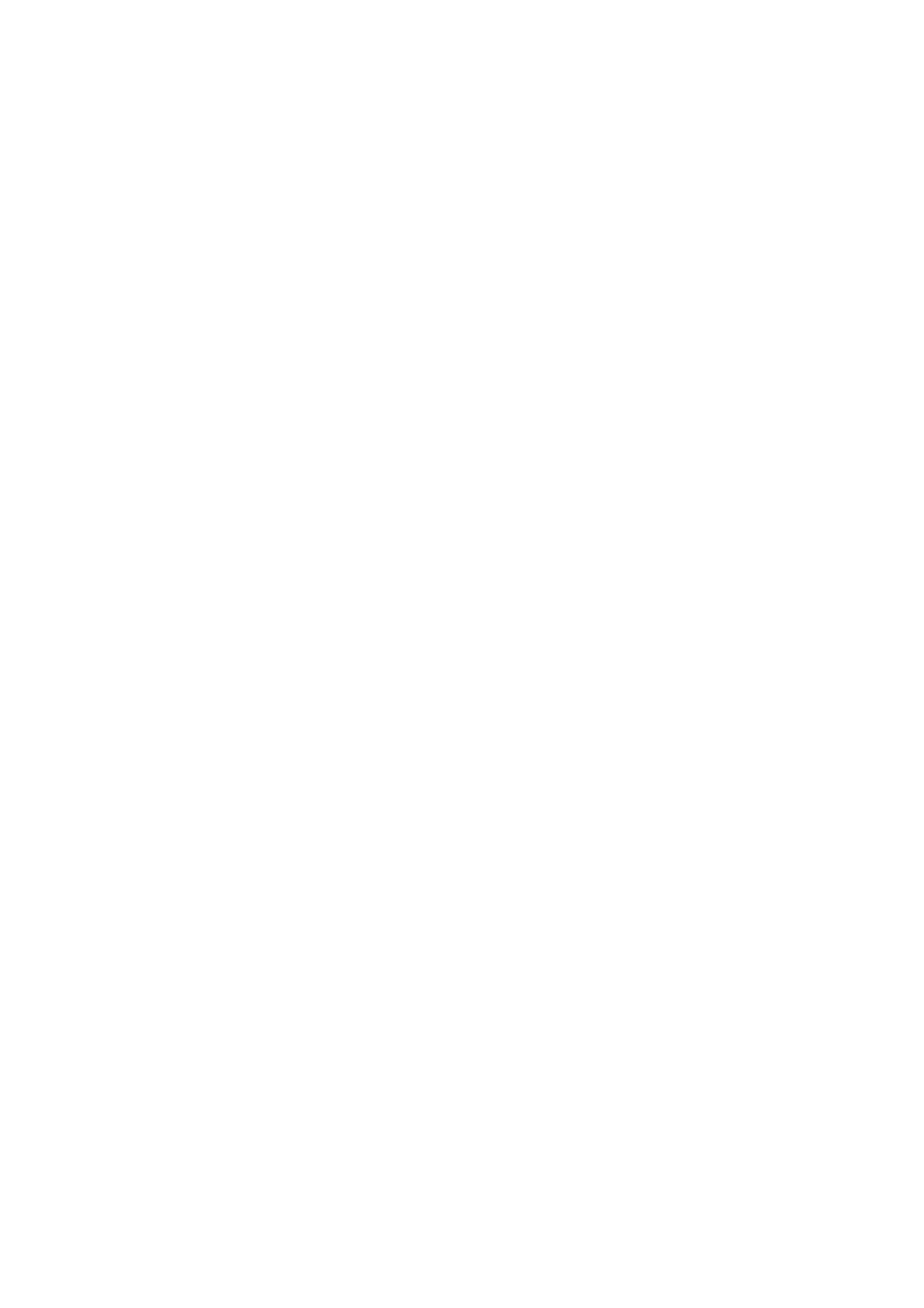# **CONTENTS**

|                |     |  | 3              |
|----------------|-----|--|----------------|
| 2              |     |  | $\overline{4}$ |
| 3 <sup>1</sup> |     |  | 5              |
|                |     |  | 5              |
|                |     |  | 5              |
|                |     |  | 6              |
|                |     |  | 6              |
|                | 3.2 |  | 7              |
|                |     |  | 8              |
|                |     |  | 9              |
|                |     |  | 9              |
|                |     |  | 9              |
|                |     |  | 9              |
|                |     |  | 9              |
|                |     |  | 10             |
|                |     |  | 10             |
|                |     |  | 10             |
|                |     |  | 12             |
|                |     |  | 12             |
|                |     |  | 12             |
|                |     |  | 13             |
|                |     |  | 13             |
|                |     |  | 13             |
| 5              |     |  | 14             |
|                |     |  | 14             |
|                |     |  | 14             |
|                |     |  | 14             |
|                |     |  | 14             |
|                |     |  | 14             |
|                |     |  | 15             |
|                |     |  | 15             |
|                |     |  | 15             |
|                |     |  | 15             |
|                |     |  | 16             |
|                |     |  | 16             |
|                |     |  | 17             |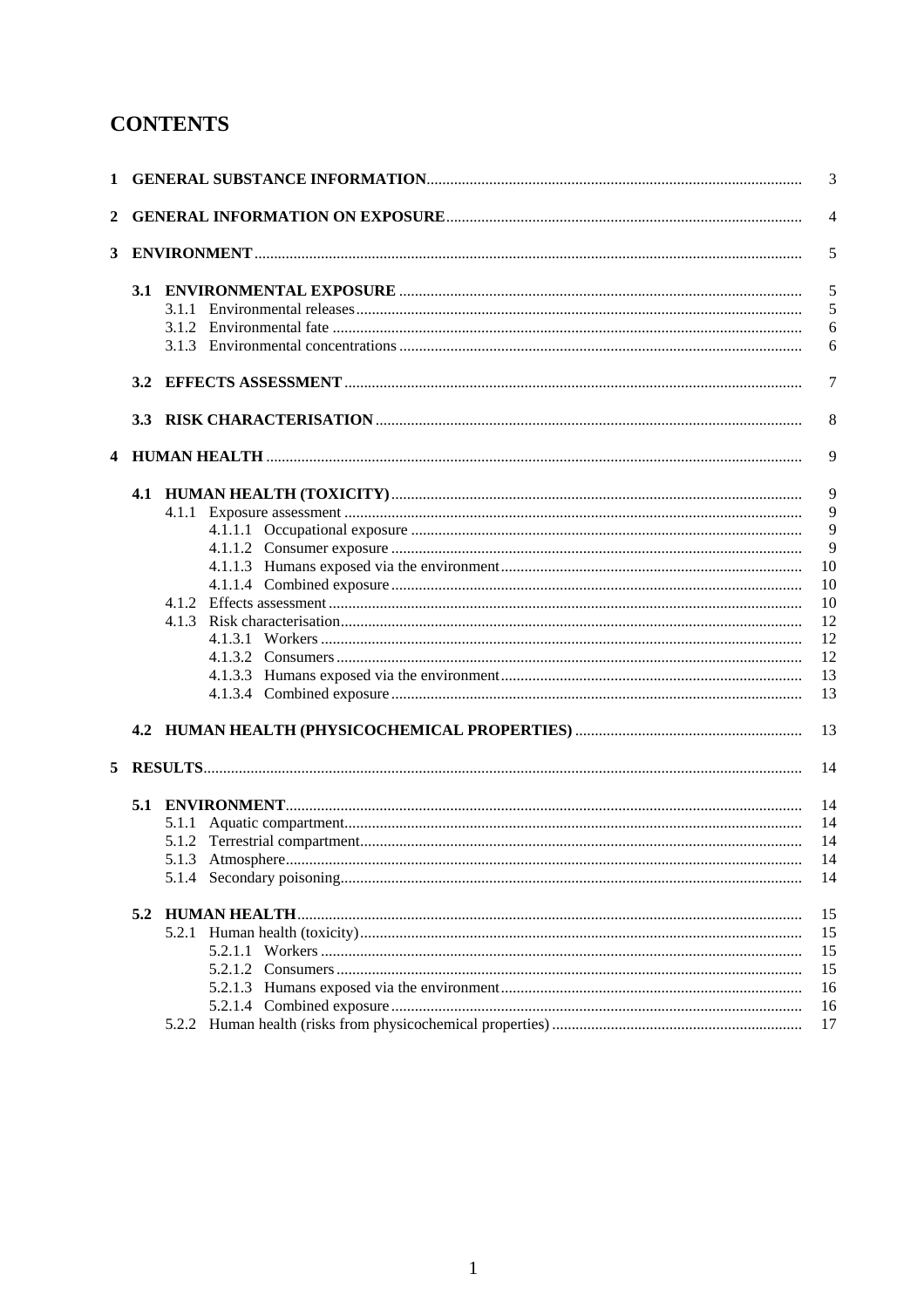# **TABLES**

| <b>Table 3.3</b> Comparison of QSAR estimates and measured aquatic toxicity data for 1,3-pentadiene and isoprene 7 |  |
|--------------------------------------------------------------------------------------------------------------------|--|
|                                                                                                                    |  |
|                                                                                                                    |  |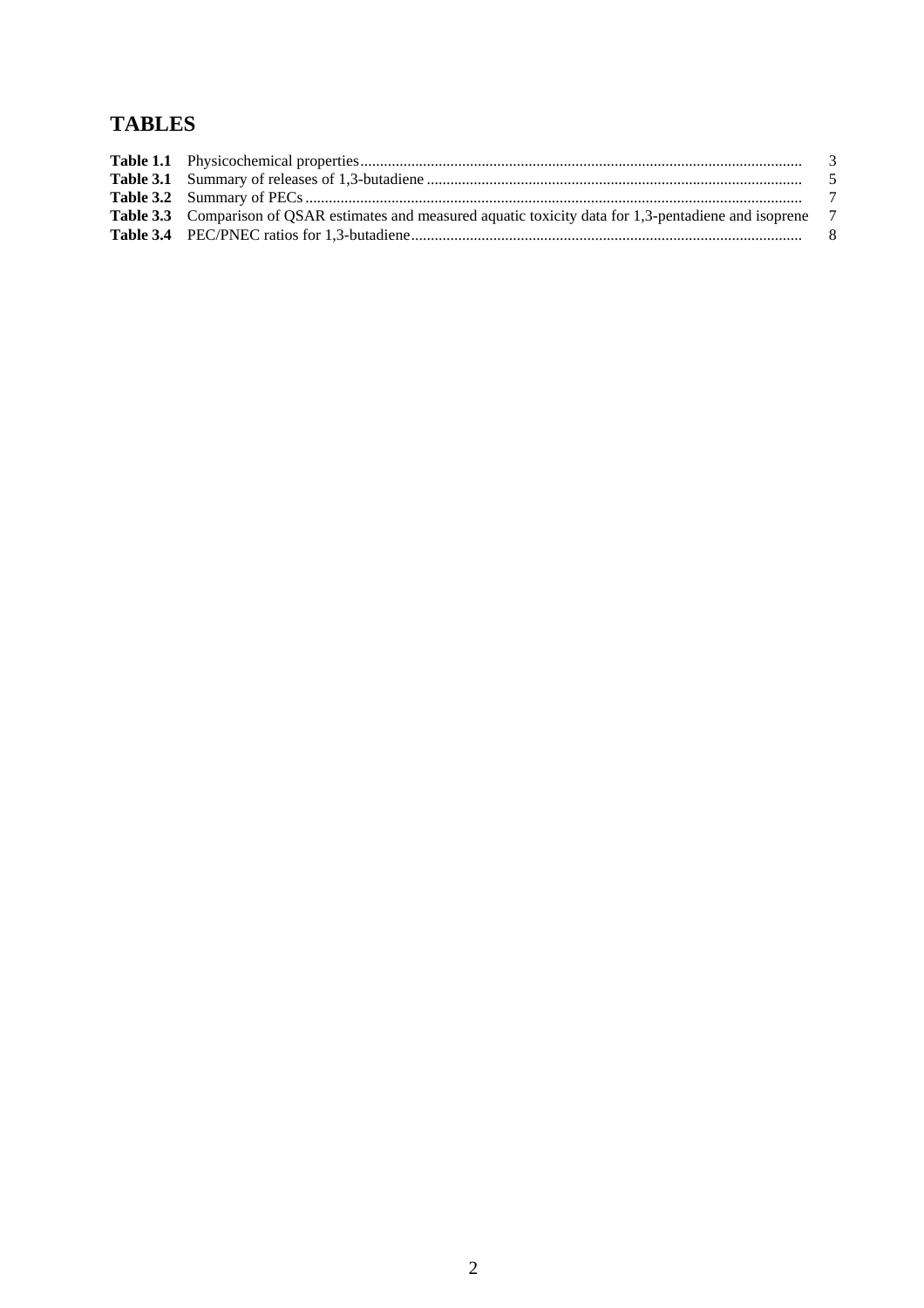# <span id="page-8-0"></span>**1 GENERAL SUBSTANCE INFORMATION**

Buta-1,3-diene (referred to as 1,3-butadiene in this summary) is a gas at room temperature. It is manufactured to a high purity (>99%). It contains an inhibitor, 4-tert-butyl pyrocatechol, at 0.01- 0.02% w/w to prevent self-polymerisation of the product on storage. The physicochemical properties of 1,3-butadiene are summarised in **Table 1.1.** 

| Properties                              | Value                                                                 |  |  |
|-----------------------------------------|-----------------------------------------------------------------------|--|--|
| Physical state                          | gas                                                                   |  |  |
| Molecular weight                        | 54.09                                                                 |  |  |
| Melting point                           | $-108.9^{\circ}$ C                                                    |  |  |
| Boiling point                           | $-4.4^{\circ}$ C                                                      |  |  |
| Relative density                        | 0.62                                                                  |  |  |
| Vapour pressure                         | 240.0 kPa at 20°C                                                     |  |  |
| Water solubility                        | 0.735 g/l at $20^{\circ}$ C                                           |  |  |
| Log octanol/water partition coefficient | 1.99                                                                  |  |  |
| Flash point (closed up)                 | $-85^{\circ}$ C                                                       |  |  |
| Autoflammability                        | $415^{\circ}$ C                                                       |  |  |
| Explosive limits in air                 | Lower explosive limit: 1.4 % v/v<br>Upper explosive limit: 16.3 % v/v |  |  |
| Conversion factor for air levels (v/v)  | 1 ppm = $2.21$ mg/m <sup>3</sup> at 25 °C                             |  |  |

**Table 1.1** Physicochemical properties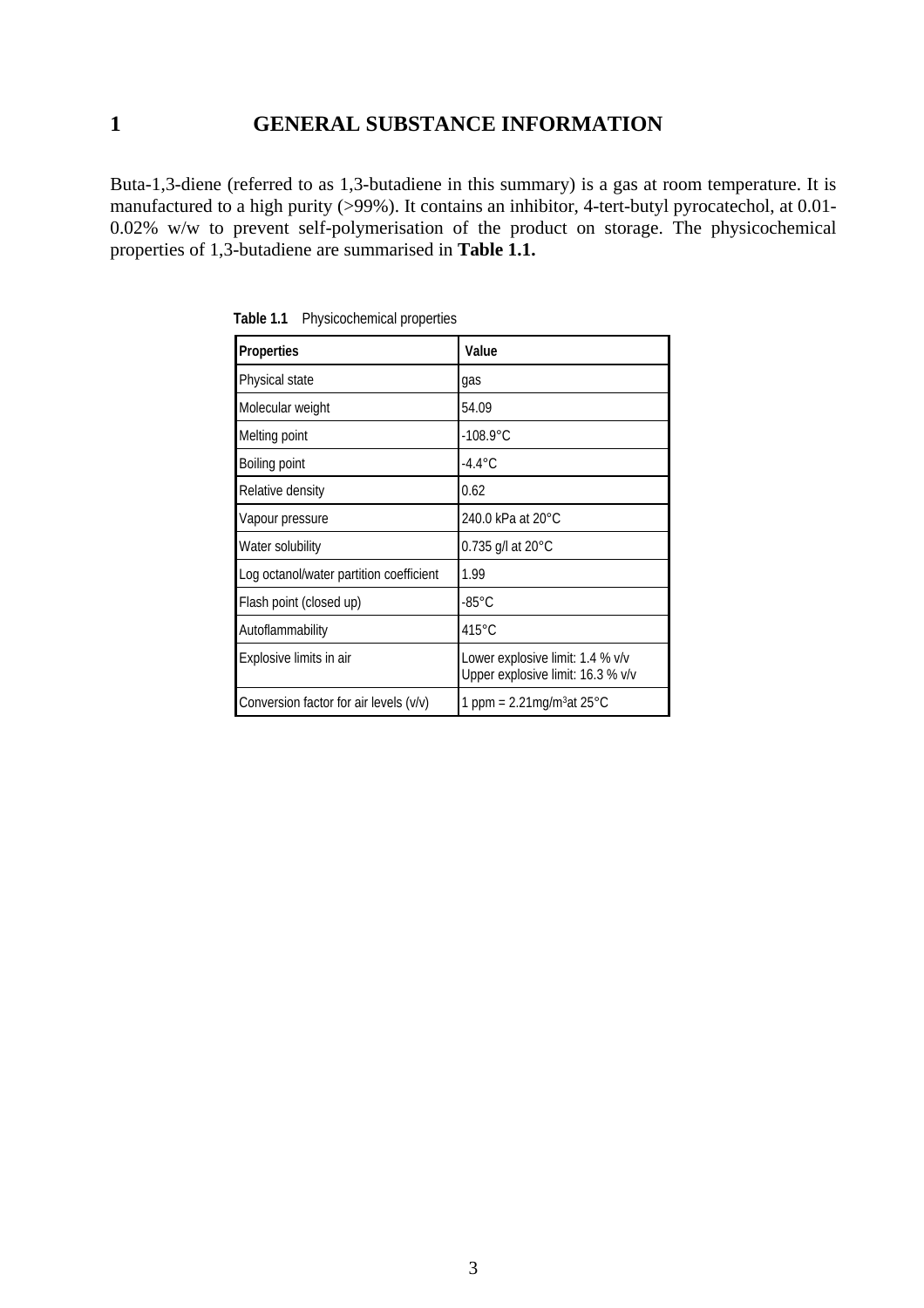# <span id="page-9-0"></span>**2 GENERAL INFORMATION ON EXPOSURE**

The quantity of 1,3-butadiene produced and used in the EU is estimated as 1,892,000 tonnes per year. 1,3-butadiene is used as a monomer and co-monomer in the production of a range of polymeric products. It is used in the manufacture of synthetic rubbers such as styrene-butadiene rubber (SBR) and polybutadiene rubber, of thermoplastic resins such as acrylonitrile-butadienestyrene (ABS), and of styrene-butadiene latex. It is also used in the manufacture of other chemicals used as intermediates, for example hexamethylenediamine which is used in nylon production.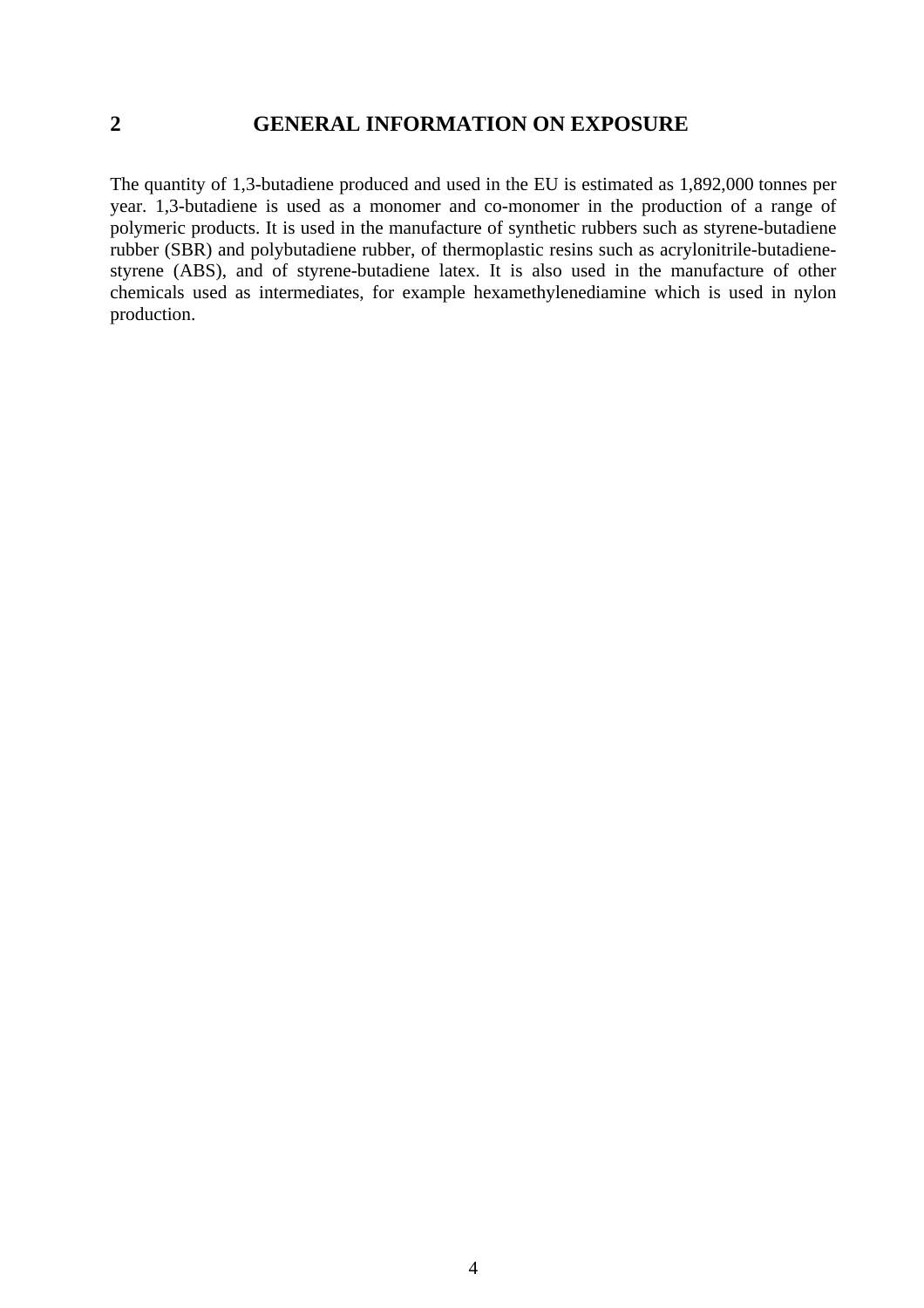# <span id="page-10-0"></span>**3 ENVIRONMENT**

# **3.1 ENVIRONMENTAL EXPOSURE**

### **3.1.1 Environmental releases**

The releases from production and the major use processes were estimated using emission factors from a US report, which gathered data from the US chemical industry. The amounts produced or used on representative sites were taken from information in IUCLID or from statistics produced by the IISRP (International Institute of Synthetic Rubber Producers) or the largest site in the UK in the case of ABS. Unreacted monomer may be present in polymeric products. Possible releases from this source were estimated by taking the highest measured residual level and applying this to the annual tonnage of products made from 1,3-butadiene, assuming that all releases occurred in the first year of use of the products.

There are also a number of indirect sources of 1,3-butadiene emissions. It is a component of both gasoline and diesel vehicle exhausts (although not of the original fuel). Emissions from this source were estimated based on emission factors per mile (derived from measurements) and statistics on total vehicle mileage in the EU. Emissions in cigarette smoke were also estimated. Forest fires and biomass burning are also sources of 1,3-butadiene, but emissions from these sources within the EU could not be quantified.

The release estimates are summarised in **Table 3.1.**.

| Source                            | Route of<br>release | Amount released/site<br>(local model)<br>(tonnes/year) | Amount released in<br>regional model<br>(tonnes/year) | Amount released in<br>continental model<br>(=total EU release-<br>regional release)<br>(tonnes/year) |
|-----------------------------------|---------------------|--------------------------------------------------------|-------------------------------------------------------|------------------------------------------------------------------------------------------------------|
| 1.3-Butadiene                     | wastewater          | 93.6                                                   | 89                                                    | 797                                                                                                  |
| production                        | air                 | 3.2                                                    | 3                                                     | 27.3                                                                                                 |
| Styrene-butadiene                 | wastewater          | 24                                                     | 21                                                    | 185                                                                                                  |
| rubber/latex production           | air                 | 576                                                    | 495                                                   | 4,459                                                                                                |
| Polybutadiene rubber              | wastewater          | 9.6                                                    | 5                                                     | 45                                                                                                   |
| production                        | air                 | 248                                                    | 129                                                   | 1,161                                                                                                |
| Polychloroprene                   | wastewater          | 9                                                      | $\mathfrak{p}$                                        | 18                                                                                                   |
| production                        | air                 | 120                                                    | 26.6                                                  | 239                                                                                                  |
| Nitrile-butadiene                 | wastewater          | 0.18                                                   | 0.09                                                  | 0.79                                                                                                 |
| rubber/latex production           | air                 | 70                                                     | 35                                                    | 317                                                                                                  |
| Acrylonitrile-butadiene-          | wastewater          | 6                                                      | 3                                                     | 27.3                                                                                                 |
| styrene resin production          | air                 | 105                                                    | 53                                                    | 477                                                                                                  |
| Adiponitrile / hexamethylene      | wastewater          | 0.5                                                    | 0.15                                                  | 1.4                                                                                                  |
| diamine production                | air                 | 3                                                      | 0.9                                                   | 8.2                                                                                                  |
| Vehicle exhaust emissions         | air                 |                                                        | 663                                                   | 5,970                                                                                                |
| Cigarette smoke                   | air                 |                                                        | 28.6                                                  | 257                                                                                                  |
| Polymers (residual 1,3-butadiene) | air                 |                                                        | 1.2                                                   | 10.9                                                                                                 |
| Total                             | wastewater          |                                                        | 120                                                   | 1,074                                                                                                |
|                                   | air                 |                                                        | 1,435                                                 | 12,926                                                                                               |

**Table 3.1** Summary of releases of 1,3-butadiene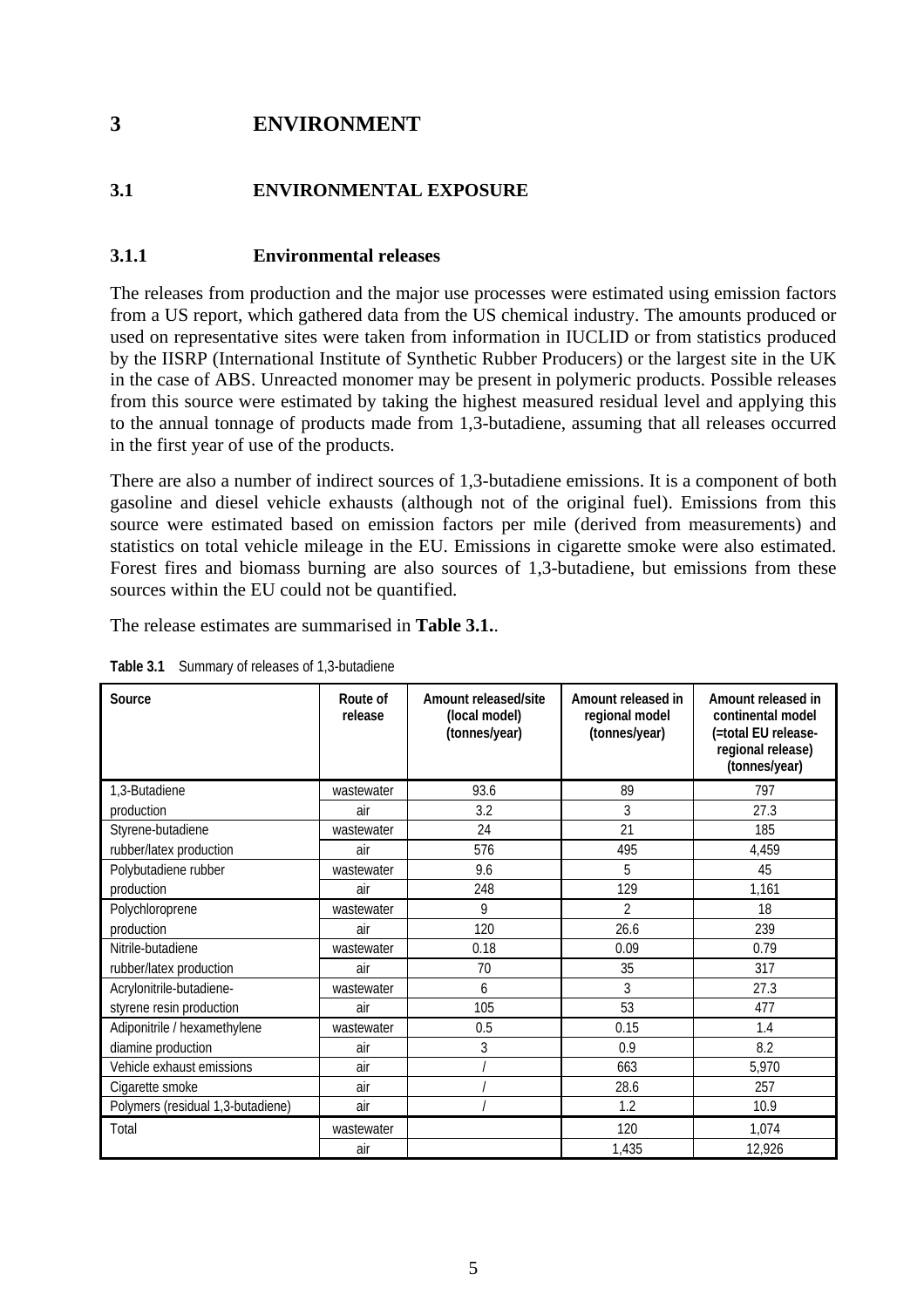#### <span id="page-11-0"></span>**3.1.2 Environmental fate**

1,3-butadiene is reactive in air; the main process is reaction with hydroxyl radicals, with an estimated half-life of 5.8 hours. At night, reaction with ozone will become more important; the half-life of this process is estimated as 1.9 days. The substance is not expected to hydrolyse in water.

There is very little evidence regarding biodegradation, and it would be very difficult to test such a volatile substance. Although there are some indications of degradability, as a worst-case approach the assessment assumes that 1,3-butadiene is not biodegradable.

Volatility from water is expected to be rapid. The log Kow is 1.99, so sorption to organic matter in soil and sediment is not expected to be important and 1,3-butadiene is not expected to accumulate from water or food.

#### **3.1.3 Environmental concentrations**

The methods in the Technical Guidance Document were applied to the emissions in Section 3.1. The fate of 1,3-butadiene in wastewater treatment was estimated as 95% volatilised, 1% to sludge and 4% to water. The concentrations calculated for surface water were compared with monitoring data from 11 production and 12 processing sites in the EU. Concentrations were also calculated for all production and processing sites, using actual capacities and actual or default information on emissions and effluent dilution as appropriate. The measured levels were much lower than those predicted from the TGD defaults. The calculations for individual sites gave a maximum concentration of 25 µg/l for production sites and 16 µg/l for processing sites. These were taken as representative of the levels in water arising from production and use. Concentrations in sediment of 48 and 30 µg/kg wet weight respectively were estimated for processing and production.

Concentrations in air have been monitored widely; these show that traffic is an important source in urban areas and that 1,3-butadiene is not transported over significant distances from the source of release. Concentrations in air were also calculated using the Technical Guidance methods from the emissions from Section 3.1 (including emissions to air from waste water treatment). The calculated values agree reasonably well with the available measurements.

Concentrations on the regional and continental scales were calculated using the EUSES programme and the combined releases from Section 3.1. For air, a typical measured value of 1.5  $\mu$ g/m<sup>3</sup> was used for the regional concentration, as representing a concentration likely to occur as a result of vehicle emissions. As this is derived from measured values it will include a contribution from biomass burning and forest fires.

The Predicted Environmental Concentrations are summarised in **Table 3.2**.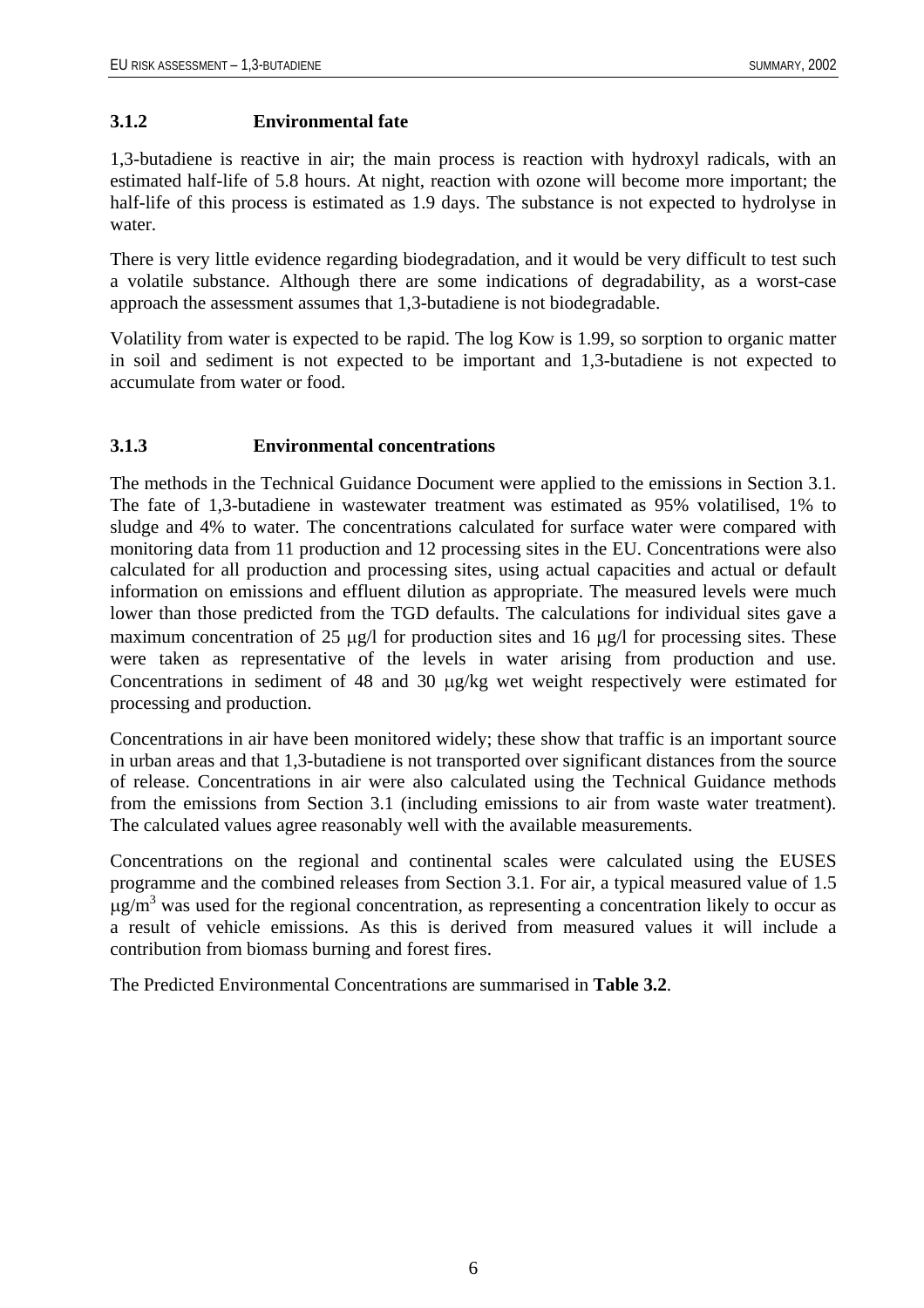| Source                                             | Surface water<br>µg/l | <b>Sediment</b><br>µg/kg | Soil<br>µg/kg | Air<br>$\mu$ g/m <sup>3</sup> |
|----------------------------------------------------|-----------------------|--------------------------|---------------|-------------------------------|
| 1,3-Butadiene production PEC <sub>local</sub>      | 25                    | 48                       | 29            | 67                            |
| Styrene-butadiene rubber/latex production PEClocal | 16                    | 30                       | 7.8           | 439                           |
| Polybutadiene production PEC <sub>local</sub>      | 16                    | 30                       | 3.1           | 189                           |
| Polychloroprene production PEC <sub>local</sub>    | 16                    | 30                       | 2.8           | 91                            |
| Nitrile-butadiene rubber/latex production PEClocal | 16                    | 30                       | 0.11          | 53                            |
| <b>ABS production PEC</b> <sub>local</sub>         | 16                    | 30                       | 1.9           | 80                            |
| Adiponitrile production PEC <sub>local</sub>       | 16                    | 30                       | 0.16          | 2.3                           |
| PEC <sub>regional</sub>                            | 0.04                  | 0.051                    | 0.0001        | 0.03                          |

#### <span id="page-12-0"></span>**Table 3.2** Summary of PECs

#### **3.2 EFFECTS ASSESSMENT**

There are no aquatic toxicity test results for 1,3-butadiene, and the nature of the substance means that it would be very difficult to obtain meaningful results from such tests. In the absence of data on 1,3-butadiene, test results for two analogues, isoprene (2-methyl-1,3-butadiene) and 1,3 pentadiene, were reviewed. QSAR predictions of toxicity based on the log Kow value were also obtained for 1,3-butadiene and for the two analogues. **Table 4** compares the QSAR estimates and measured values for the two analogues.

**Table 3.3** Comparison of QSAR estimates and measured aquatic toxicity data for 1,3-pentadiene and isoprene

| Endpoint                                                                                    | <b>OSAR</b> estimate  | Measure data  |  |  |
|---------------------------------------------------------------------------------------------|-----------------------|---------------|--|--|
| 1,3-pentadiene (log Kow = 2.3 (calculated; from IUCLID) or 1.5 (estimated; OECD assessment) |                       |               |  |  |
| $Fish 96h-LC50$                                                                             | 30.8 mg/l or 147 mg/l | 139.9 mg/l    |  |  |
| Daphnia 48h-EC <sub>50</sub>                                                                | 21.3 or 123 mg/l      | 221.5 mg/l    |  |  |
| Algae 72h-EC <sub>50</sub>                                                                  | 20.1 or 127 mg/l      | 174.6 mg/l    |  |  |
| <b>Isoprene</b> (log Kow = 2.3 (calculated ClogP (Bol et al., 1993))                        |                       |               |  |  |
| Fish 96h-LC <sub>50</sub>                                                                   | 30.8 mg/l             | 42.5-240 mg/l |  |  |
| Daphnia 48h-EC <sub>50</sub>                                                                | $21.3$ mg/l           | $140$ mg/l    |  |  |
| Algae 72h-EC <sub>50</sub>                                                                  | 20.1 mg/l             | $>1,000$ mg/l |  |  |

The QSAR estimates generally agree with the measured values to within an order of magnitude, and the QSAR estimate is almost always lower than the measured value. Therefore, the QSAR estimates for 1,3-butadiene will be taken as realistic estimates of the toxicity of the substance. The values are:

| $72h$ -EC <sub>50</sub> for algae                         | $= 32.6$ mg/l |
|-----------------------------------------------------------|---------------|
| $48h$ -EC <sub>50</sub> for Daphnia                       | $= 33.3$ mg/l |
| 96h-LC <sub>50</sub> for freshwater fish (Fathead minnow) | $= 44.8$ mg/l |
| 16 day NOEC for Daphnia reproduction/growth               | $= 6.2$ mg/l  |
| 28 day NOEC for B. rerio and P. promelas                  | $= 4.4$ mg/l  |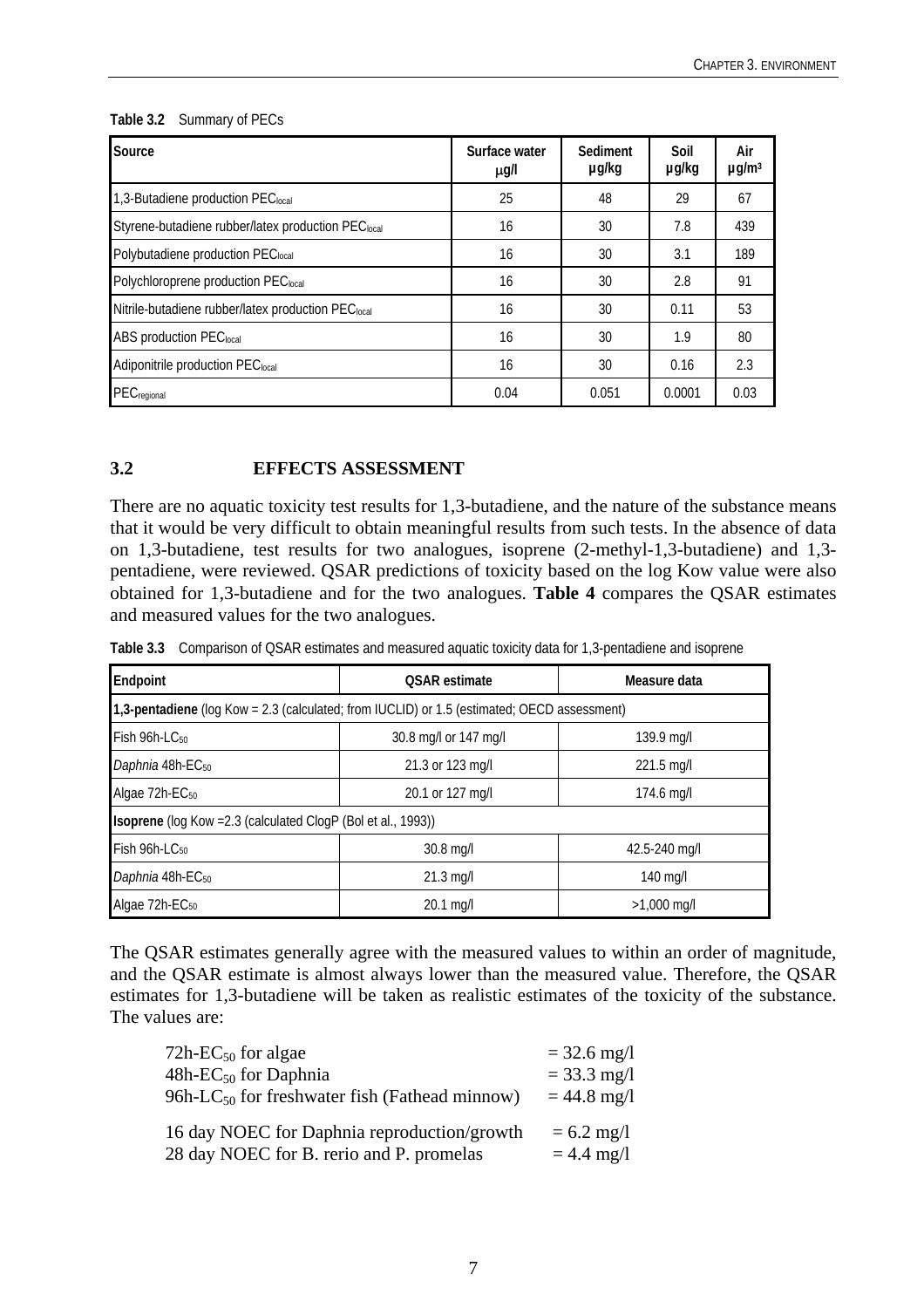<span id="page-13-0"></span>To derive the PNEC, a factor of 1,000 was applied to the acute toxicity predictions, and a factor of 100 to the longer term predictions. The lowest result from this, 32.6 µg/l, was taken as the PNEC. The equilibrium partitioning method was used for the PNECs for soil and sediment.

Tests on plants using exposure through the air have shown some effects; these are most likely due to trace amounts of ethylene present in the 1,3-butadiene, but a PNEC of 2.2 mg/m<sup>3</sup> was derived. A PNEC of 1.38 mg/m<sup>3</sup> was derived from the results of inhalation tests on mammals.

1,3-butadiene is reactive in air and hence may contribute to low-level ozone formation. A photochemical ozone creation potential (POCP) value of 105 has been calculated; this compares with a value of 100 for ethylene, a substance considered important in low level ozone formation.

#### **3.3 RISK CHARACTERISATION**

The risk characterisation step involves the comparison of the PEC values with the PNECs. The resulting PEC/PNEC ratios are in **Table 3.4**.

| <b>Process</b>                                | Water | Soil        | Air - plants |
|-----------------------------------------------|-------|-------------|--------------|
| 1,3-butadiene production                      | 0.77  | 0.63        | 0.03         |
| Styrene-butadiene rubber/latex production     | 0.49  | 0.17        | 0.20         |
| Polybutadiene production                      | 0.49  | 0.07        | 0.09         |
| Polychloroprene production                    | 0.49  | 0.06        | 0.04         |
| Nitrile-butadiene rubber/latex production     | 0.49  | 0.002       | 0.02         |
| ABS production                                | 0.49  | 0.04        | 0.04         |
| Adiponitrile/hexamethylene diamine production | 0.49  | 0.003       | 0.001        |
| Regional                                      | 0.001 | $2x10^{-6}$ | 0.0007       |

**Table 3.4** PEC/PNEC ratios for 1,3-butadiene

The ratios for sediment are the same as those for water.

All the ratios are less than one. The conclusion of the risk assessment for all compartments is therefore:

**Conclusion (ii)** There is at present no need for further information and/or testing or for risk reduction measures beyond those which are being applied already

1,3-Butadiene may play a role in photochemical smog and low-level ozone formation. The major source of atmospheric 1,3-butadiene is from vehicle exhausts. However, vehicles fitted with catalysts are thought to emit much less 1,3-butadiene than non-catalyst vehicles. Therefore, the increasing use of catalyst equipped vehicles in future will reduce the potential for these effects.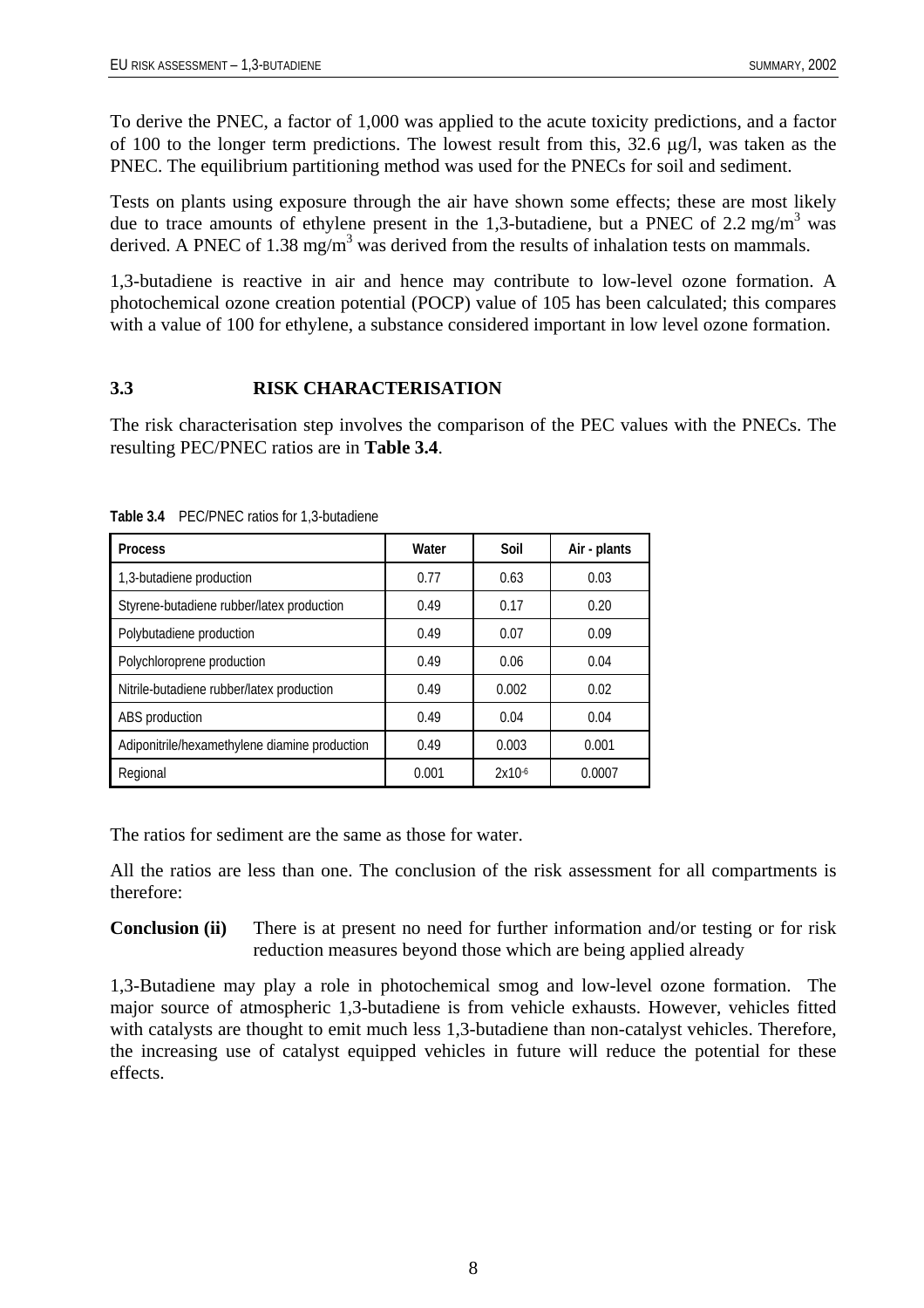# <span id="page-14-0"></span>**4 HUMAN HEALTH**

# **4.1 HUMAN HEALTH (TOXICITY)**

### **4.1.1 Exposure assessment**

#### **4.1.1.1 Occupational exposure**

Occupational exposure data obtained from companies across the EU indicate that the majority of personal 8-hour TWA airborne exposures to butadiene during monomer and polymer production are very low, generally below 5 ppm (8-hour TWA). In monomer production, 90% of exposures are below 1 ppm, with 70% of results in polymer production less than 1 ppm. Exposures in excess of 10 ppm (8-hour TWA) are likely to be rare, and will arise as a result of unplanned releases. There is the potential for short-term exposures of the order of about 30 - 70 ppm (15-minute reference period) to occur during certain specific operations, particularly during sampling and loading/unloading operations. Where there is the potential for high exposure, EU industry indicates that exposures can be adequately controlled with LEV, changes in work practices or the wearing of appropriate respiratory protective equipment during specific operations. Personal exposure in situations such as sampling and loading/unloading will be mitigated by the use of appropriate respiratory protective equipment.

The concentration of 1,3-butadiene in end-use products is low. Therefore, airborne exposure during the handling and use of such products will be minimal, with the majority of exposures below the limit of detection.

#### **4.1.1.2 Consumer exposure**

1,3-Butadiene is not supplied for use directly in consumer products. Consumer use of items manufactured from synthetic butadiene-based polymers may give rise to exposure as a result of release of any free monomer from the polymer. The two main potential sources are from indoor air (primarily due to release from carpet backings) and from butadiene-based food packaging materials. In addition, adventitious sources of exposure have been identified. Estimates of exposures arising from two adventitious sources - motor fuel vapour and cigarette smoke – have been derived for information only, to provide a relevant context within which to consider the other sources of exposure included in this assessment. They are not included for the purposes of risk characterisation.

The only available measured data for the presence of monomer in indoor air suggest that indoor levels are generally below 2.2  $\mu$ g/m<sup>3</sup> (equivalent to 0.001 ppm), giving rise to an estimated daily dose of 5  $\cdot$  10<sup>-4</sup> mg/kg/day for an adult or 7  $\cdot$  10<sup>-4</sup> mg/kg/day for a toddler. The predicted reasonable worst-case oral dose of 1,3-butadiene as a result of leaching from packaging into foodstuffs is about 2.1  $\cdot$  10<sup>-4</sup> mg/kg/day for an adult and 1.2  $\cdot$  10<sup>-3</sup> mg/kg/day for a toddler.

The combined exposure from indoor air and leaching from packaging into foodstuffs amounts to a predicted reasonable worst-case dose of  $7 \cdot 10^{-4}$  mg/kg/day for an adult and  $1.9 \cdot 10^{-3}$  mg/kg/day for a toddler.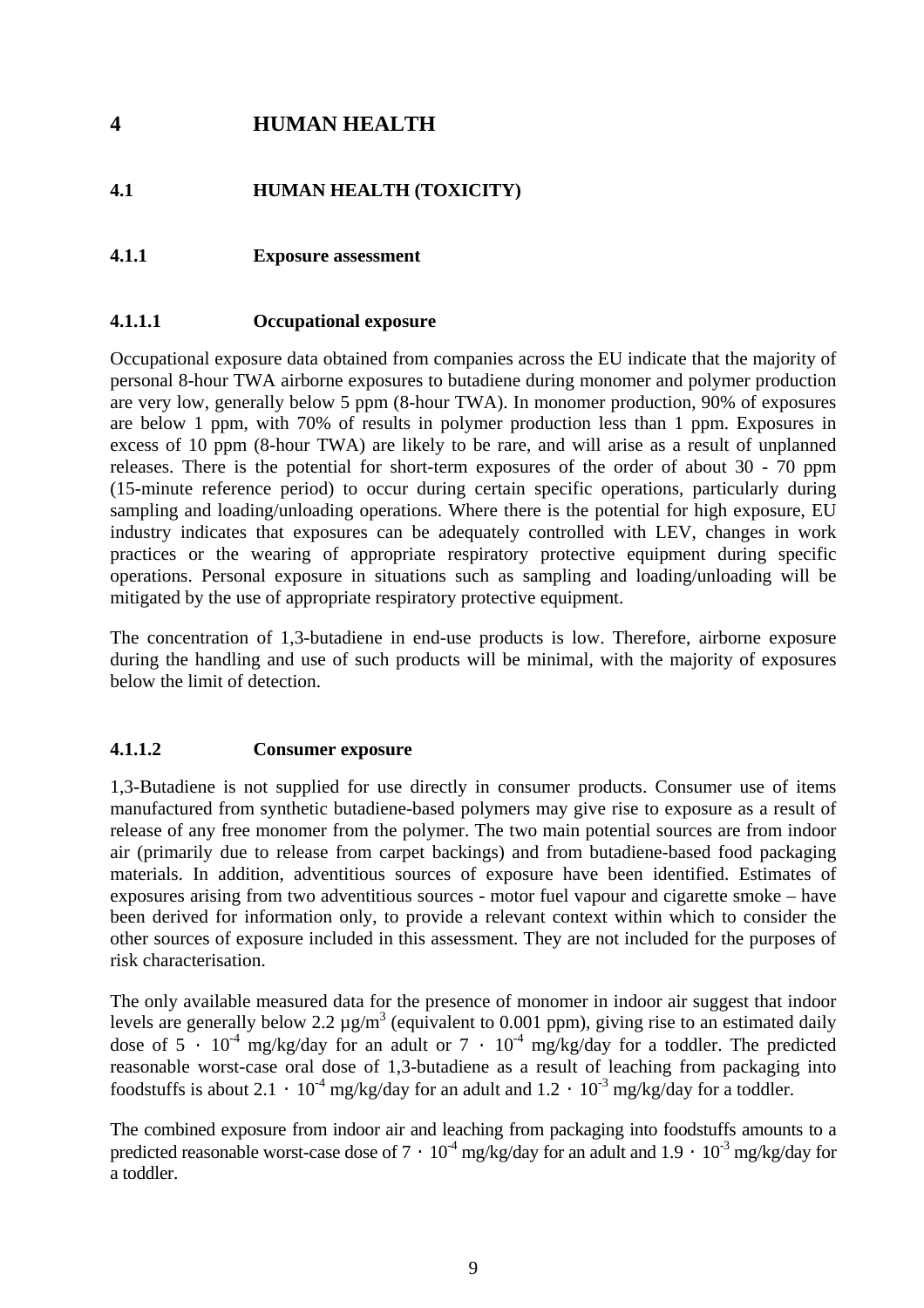<span id="page-15-0"></span>In relation to adventitious sources, as a reasonable worst-case, a heavy smoker may receive a dose of 0.23 mg/kg/day. A person in a smoke-filled room would receive a dose of about 2.2 µg/kg/day if daily exposure is for 12 hours. Exposure to 1,3-butadiene may occur as a result of inhalation of petrol vapour when filling a car fuel tank, giving an estimated dose of approximately 1 µg/kg/event.

#### **4.1.1.3 Humans exposed via the environment**

The greatest predicted exposures to 1,3-butadiene via the environment are from air. The local predicted environmental concentration (PEC<sub>local(air)</sub>) is 222  $\mu$ g/m<sup>3</sup> (0.1 ppm), due to release from 1,3-butadiene plant, leading to an estimated daily dose of 0.05 mg/kg/day. The predicted regional environmental concentration (PECregional) in air, from all known sources, is considerably lower, 1.5  $\mu$ g/m<sup>3</sup> (0.00068 ppm). This exposure would give rise to a daily dose of  $3.5 \cdot 10^{-4}$  mg/kg/day. While it is recognised that these exposures are based on model predictions (but from real emissions data), it is noted that some measured data are available from the US, and in general, the measured data support the model predictions.

# **4.1.1.4 Combined exposure**

Someone who works in and lives locally to a butadiene plant, is a heavy smoker (40 cigarettes/day) and is exposed via indoor air and monomer leaching from packaging into foodstuffs, could have a very approximate combined exposure/intake (dose in brackets) of 12 - 60 mg/day (0.17 - 0.86 mg/kg/day) from an 8-hour shift in the workplace, 16 mg/day (0.23 mg/kg/day) from cigarettes, and between 7 µg/day (0.10 µg/kg/day) (exposure inside the home) and 2.45 mg/day (0.03 mg/kg/day) (exposure outside the home local to the factory). The in-home and outside-home figures are based upon a 16-hour day. If remote from local emissions, the environmental exposure is calculated to be 0.3 µg/kg/day. Clearly, the exact contribution from each source is almost impossible to state, depending upon a considerable range of local and individual factors. Equally clearly, for smokers, cigarettes make a major contribution to butadiene dose.

#### **4.1.2 Effects assessment**

Butadiene is absorbed via the lungs in humans and animals; this is the main route of exposure and uptake. Once absorbed, butadiene is widely distributed throughout the body. The first step in the metabolic pathway is the formation of epoxybutene. Further metabolism of epoxybutene can proceed by a number of different pathways, with possible conjugation with glutathione, hydrolysis to butenediol, or further epoxidation to diepoxybutane. Further epoxidation and/or hydrolysis reactions can then take place, ultimately leading to erythritol formation.  $CO<sub>2</sub>$  is also produced at some stage during metabolism. The main route of elimination of butadiene and its metabolites is urinary excretion or exhalation in the breath. Minor faecal excretion also occurs.

1,3-Butadiene is of low acute toxicity in animals and in humans. There is no evidence that butadiene is irritant to the skin. Eye irritation is reported in humans only at very high exposure concentrations. Although there are no data on skin or respiratory sensitisation in animals or in humans, no such effects have been reported in humans and overall it is considered that butadiene is not a sensitiser. There is very little useful information on the health effects in humans of repeated exposure to butadiene, although no excesses of morbidity nor haematological changes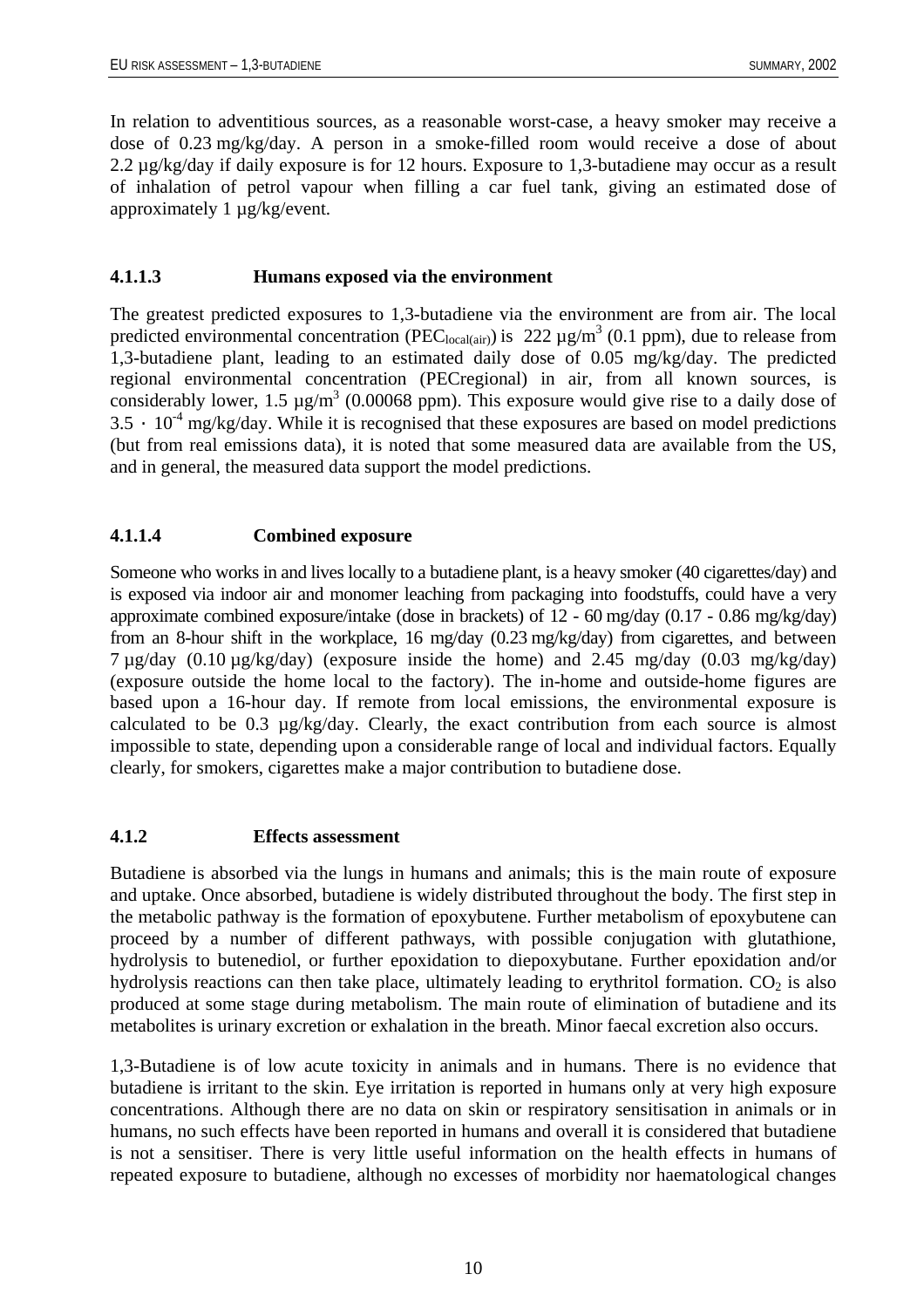were observed in workers employed for a minimum of 5 years, exposed to an estimated 8-hour TWA concentration of 3.5 ppm butadiene, in one limited study. Evidence from animal studies shows marked species differences and shows the mouse to be particularly susceptible. In mice, increased mortality occurs in both sexes at  $\geq$  20 ppm, and tumour development and ovarian toxicity also occurs in females at 6.25 ppm, the lowest exposure concentration tested. In rats, there is some evidence of toxicity at 8,000 ppm following 2 years of exposure. Consideration of the available human data, although limited in terms of well documented information on exposure levels, indicates that humans are not as susceptible as mice to the effects of repeated exposure to butadiene.

1,3-Butadiene and its two epoxide metabolites, epoxybutene and diepoxybutane, are mutagenic *in vitro* and in somatic cells and germ cells *in vivo*. It is a potent multi-site carcinogen in the mouse, probably acting via a genotoxic mechanism. In rats, tumour formation occurs at much higher dose levels than in the mouse. The known quantitative species differences in the metabolism of butadiene may explain in part the very marked difference in toxicity of butadiene between rats and mice.

There are some suggestions that butadiene may be mutagenic in humans, at exposure concentrations of the order of 0.3 - 1 ppm (8-hour TWA), although the available data do not allow clear conclusions to be drawn. There is clear evidence from one recent, large epidemiology study in SBR workers, that occupational exposure to butadiene, but not styrene, is associated with an excess of leukaemia. Further analysis of the data from this study also raises the possibility that peak exposures could be an important factor in relation to the excess of leukaemia. However, the data do not allow a clear distinction to be drawn between the relative importance of cumulative versus peak exposure as the critical factor. Among workers exposed to butadiene alone in the manufacturing industry, although an excess of lymphohematopoietic cancers has been found, where qualitative exposure estimates are available, the pattern of results does not clearly indicate an association between butadiene exposure and excess cancer mortality, nor is there any clear evidence for excess leukaemia mortality, as in the SBR industry. However, no quantitative exposure data are available and the cohorts studied in the butadiene monomer industry are considerably smaller than those investigated in the SBR industry, and thus have a lower statistical power to detect any excess cancer mortality risk.

Although the most recent study has undertaken a sophisticated occupational exposure modelling assessment, these data are not sufficiently reliable to derive a dose-response relationship for the carcinogenic effect. The extent and quality of exposure data from other studies are limited. Overall, it is not possible to offer a reliable estimate of the dose-response relationship for the carcinogenic effect in humans.

There are no human data available in relation to reproductive parameters. There are no adequate fertility studies in animals, although no evidence for an adverse effect on male fertility was seen in three mouse dominant lethal assays. The results of long-term studies in rodents suggest that the ovaries and/or testes are a target organ. Ovarian atrophy was seen in a 2-year study in the mouse, at the lowest exposure concentration tested, 6.25 ppm, and uterine atrophy developed after 9 months exposure to 200 ppm and above. The effects on the ovary at 6.25 ppm were seen only towards the end of the 2-year exposure period, when there would be general senescence of the reproductive system. Atrophy of the testes was seen following exposure to 625 ppm and above, for several months, with a NOAEL at 200 ppm for 2 years exposure. However, other severe effects, including increased mortality rates and/or tumour development also occurred at the exposure levels causing gonadal atrophy in mice. When considering the implications of the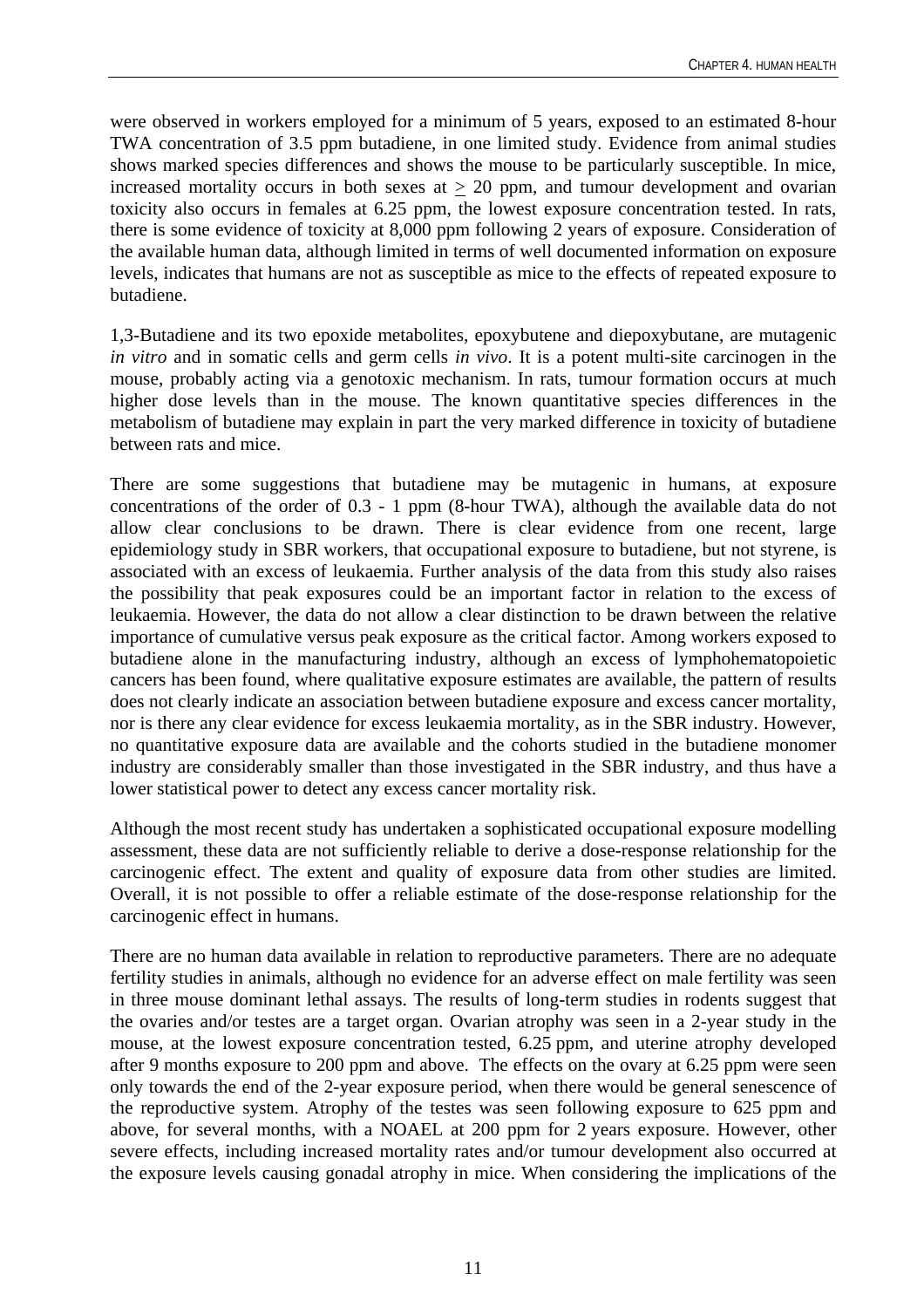<span id="page-17-0"></span>1,3-butadiene-induced gonadal effects in mice for human health, it is noted that both the toxicokinetic and epidemiological data suggest that quantitatively, humans are less susceptible than mice to 1,3-butadiene toxicity. In relation to effects on development, the results of developmental studies in the rat and mouse suggest that any effects are secondary to maternal toxicity and therefore are of lesser concern for human health.

# **4.1.3 Risk characterisation**

# **4.1.3.1 Workers**

The key areas of concern are for mutagenicity and carcinogenicity. The available data do not allow the identification of a threshold level of exposure below which there would be no risk for the development of mutagenic or carcinogenic effects in humans. In view of this, there are potential health concerns at all exposure levels.

In relation to repeated exposure, the animal data indicate a marked species difference in toxicity. Neither species is an appropriate model for humans and thus the calculation of margins of safety is not appropriate. In mice, the most susceptible species, the only useful information in relation to repeated dose toxicity comes from short-term studies, in which non-neoplastic effects of concern occur only at very high exposure concentrations, three orders of magnitude above contemporary occupational exposure levels (1-5 ppm). Overall, concerns for repeated exposure toxicity are overridden by the concerns for genotoxicity and carcinogenicity.

Although ovarian atrophy has also been identified in mice following long-term repeated exposure to concentrations as low as 6.25 ppm, the concentrations producing such damage also produced other severe signs of systemic toxicity in this species. As previously noted, mice appear to be particularly susceptible to 1,3-butadiene-induced toxicity, and there are no indications that humans respond in a quantitatively similar fashion. For testicular atrophy, a NOAEL of 200 ppm for 2 years has been identified in mice; this is two orders of magnitude above contemporary occupational exposure levels. Overall, it is considered that the risk of gonadal damage in workers is extremely low and there are no concerns for this endpoint.

In relation to irritation, slight irritation of the eyes, nose and mouth have been reported in humans exposed to thousands of ppm of 1,3-butadiene. This is two orders of magnitude higher than the peak exposures which occur in the occupational setting and thus there is negligible risk of local irritation effects.

# **4.1.3.2 Consumers**

The two main sources of consumer exposure to 1,3-butadiene (excluding adventitious sources) are from indoor air (primarily due to release from carpet backings) and from food packaging materials. The most recent information indicates that the release of free monomer from carpet backings is not detectable. The release of free monomer from food contact materials is currently regulated by Directive 90/128/EEC and amendments.

In view of the very low exposure levels, the only potential concern for health effects is for mutagenicity and carcinogenicity. For these endpoints, the available data do not allow the identification of a threshold level of exposure below which there would be no risk for the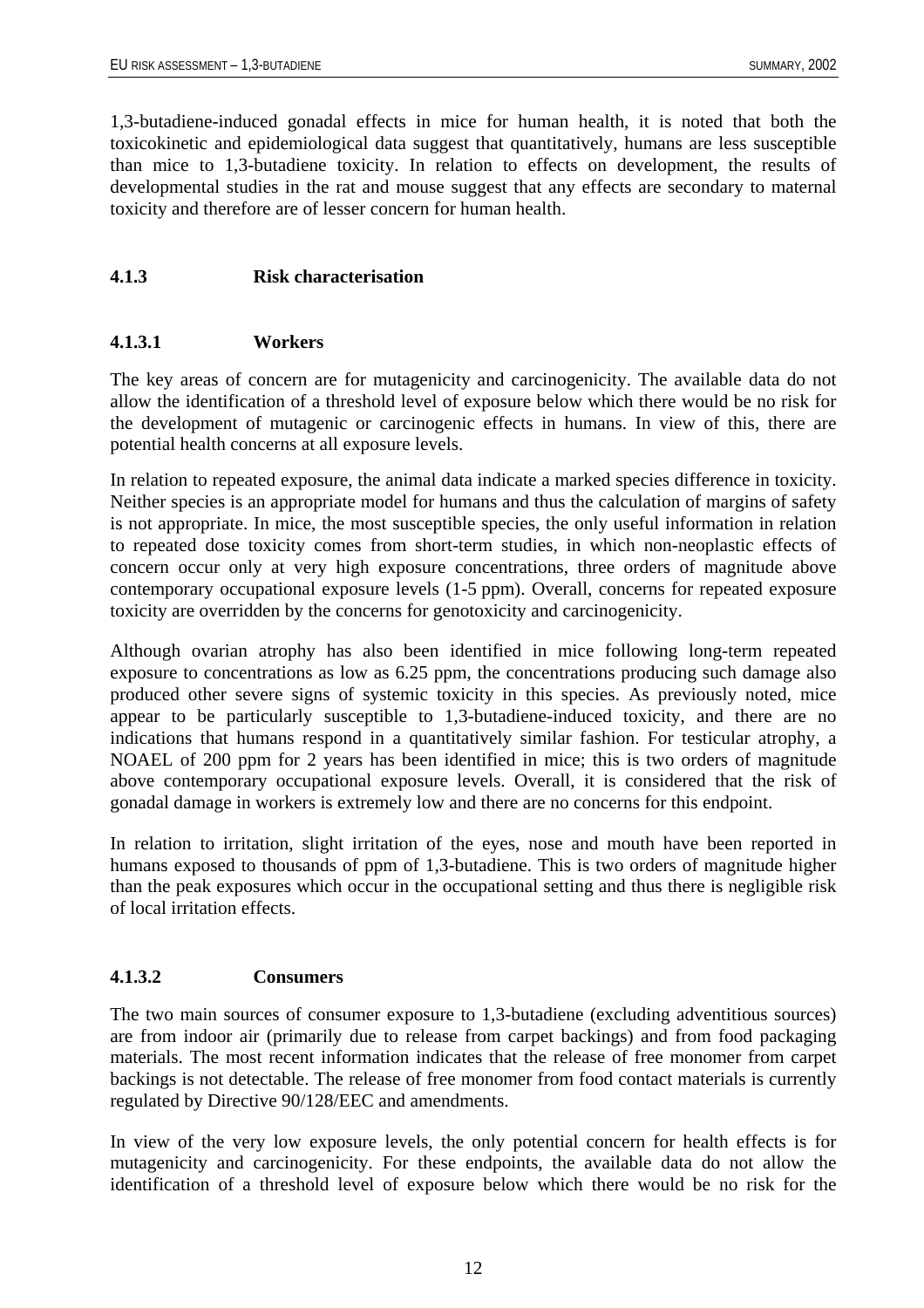<span id="page-18-0"></span>development of these effects. The level of risk to human health under current levels of consumer exposure in the EU is uncertain, but in view of the very low estimated exposure levels, it is predicted that there would be negligible residual risk.

#### **4.1.3.3 Humans exposed via the environment**

In view of the very low environmental exposure levels, the only potential concern for health effects is for mutagenicity and carcinogenicity. In relation to these endpoints, the available data for butadiene do not allow the identification of a threshold level of exposure below which there would be no risk for the development of these effects. The risks to human health under contemporary environmental exposure conditions in the EU are uncertain. However, given that the exposure levels are very low, it is concluded that there would be a negligible residual risk.

#### **4.1.3.4 Combined exposure**

In relation to mutagenicity and carcinogenicity, the available data for butadiene do not allow the identification of a threshold level of exposure below which there would be no risk for the development of these effects. The risks to human health under conditions of combined exposure to butadiene are uncertain. Setting aside exposure from smoking, the combined exposure is dominated by the occupational exposure. Therefore the conclusions reached for the occupational setting will apply.

# **4.2 HUMAN HEALTH (PHYSICOCHEMICAL PROPERTIES)**

There are hazards associated with the extremely low flash point, high vapour pressure and flammability of this substance. 1,3-Butadiene has a flash point of -76°C and autoignition temperature of 420°C. Cylinders should be stored in dry, well-ventilated areas and the temperature should not be allowed to exceed 52  $^{\circ}$ C (125  $^{\circ}$ F). Outside or detached storage is preferred, and there should be no sources of ignition in areas of storage or use. 1,3-Butadiene is incompatible with oxidisers and should not be stored near compounds of this type. It should be shipped and stored with an inhibitor/antioxidant to prevent polymerisation, with a recommended maximum storage time for inhibited product of 12 months. General warnings to this effect are recommended, and are currently in practice. If the appropriate handling and storage measures are applied, there are no concerns for risks to human health.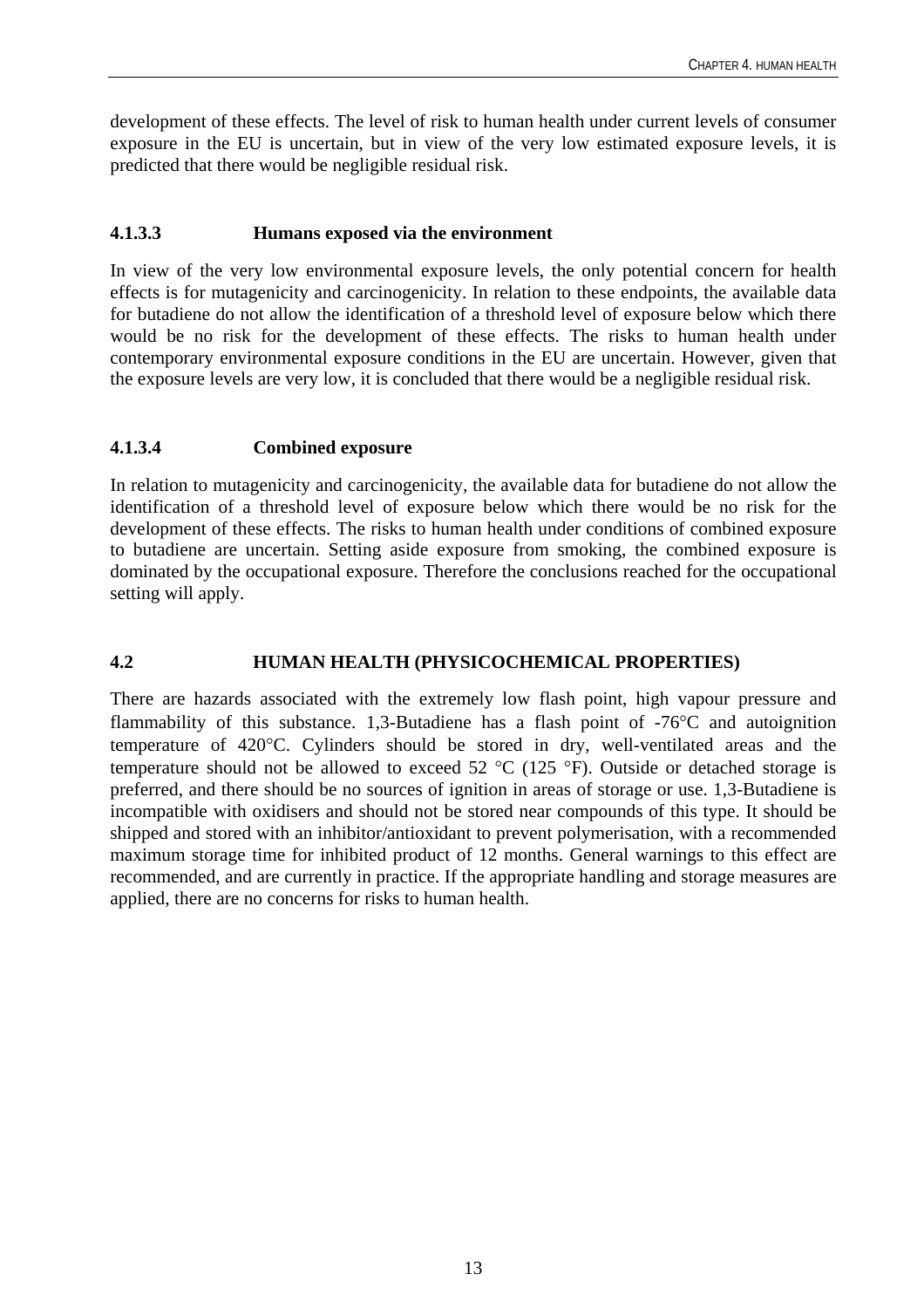# <span id="page-19-0"></span>**5 RESULTS**

# **5.1 ENVIRONMENT**

# **5.1.1 Aquatic compartment**

It is expected that any 1,3-butadiene present in surface water will volatilise rapidly. Therefore, even if 1,3-butadiene is released to surface water from point sources, the concentration would be expected to decrease markedly with increasing distance from the source. Thus, any potential problems are likely to be associated with the area immediately downstream of a point source discharge.

Result

**Conclusion (ii)** There is at present no need for further information and/or testing and for risk reduction measures beyond those which are being applied already.

#### **5.1.2 Terrestrial compartment**

There is no toxicity information available for terrestrial organisms exposed via soil. Given the physical properties of 1,3-butadiene, soil is not thought to be a significant route of exposure. **Conclusion (ii)**.

# **5.1.3 Atmosphere**

Plants

The risk to plants exposed to 1,3-butadiene via the atmosphere is small. **Conclusion (ii)**.

#### Other effects

1,3-Butadiene may play a role in photochemical smog and low-level (tropospheric) ozone formation. A major source of atmospheric 1,3-butadiene is from vehicle exhausts. However, vehicles fitted with catalysts are thought to emit much less 1,3-butadiene than non-catalyst vehicles. Therefore, the increasing use of catalyst equipped vehicles in future will reduce these effects. **Conclusion (ii)**.

#### **5.1.4 Secondary poisoning**

1,3-Butadiene has a low bioaccumulation potential and so is of low concern with regard to secondary poisoning. The main source of exposure of higher animals to 1,3-butadiene is likely to be via inhalation and the predicted levels of 1,3-butadiene at the regional level are unlikely to be of concern in this respect. The highest predicted local air concentrations provide a margin of safety of approximately 20 for effects seen towards the end of a 2-year study in the most sensitive mammalian species. Thus, 1,3-butadiene is unlikely to be of concern with regard to secondary poisoning. **Conclusion (ii)**.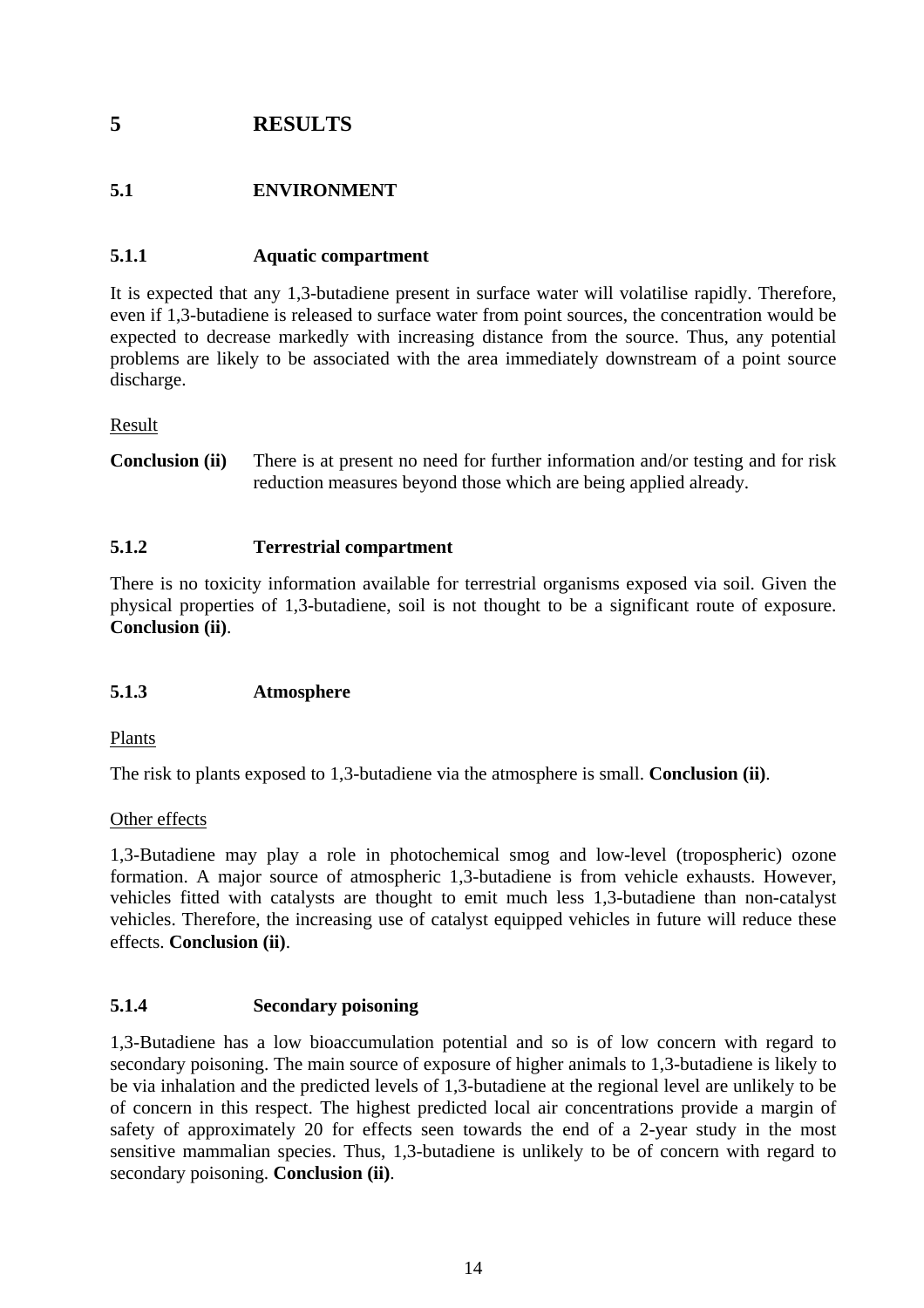# <span id="page-20-0"></span>**5.2 HUMAN HEALTH**

# **5.2.1 Human health (toxicity)**

# **5.2.1.1 Workers**

The main route of occupational exposure to 1,3-butadiene is by inhalation of the vapour. While the potential for oral and dermal exposure cannot be ruled out, this is considered to represent a very minor route of exposure, particularly if good occupational hygiene practice is assumed.

When considering the risks to human health arising from occupational exposure to butadiene during the manufacture of monomer and polymers, the key areas of concern are for mutagenicity and carcinogenicity. In relation to worker exposure, the available mutagenicity and carcinogenicity data for butadiene do not allow the identification of a threshold level of exposure below which there would be no risk for the development of these effects. In view of this, there are potential health concerns at all exposure levels and consequently conclusion (iii) is reached. Although high standards of control are available in these industry sectors, representing best practice for a substance with these properties, there is no evidence that these standards are currently applied consistently across all EU industry. Thus, there is no evidence that the appropriate equipment is in place in all EU workplaces and that it is used and maintained in the correct manner. Therefore, it is considered that risk reduction measures are required, and conclusion (iiib) applies.

#### Result

**Conclusion (iiib)** There is a need for limiting the risk; risk reduction measures which are already being applied shall be taken into account.

Conclusion (iiib) is reached for manufacture of butadiene monomer and for production of polymers, in view of the carcinogenic and genotoxic nature of 1,3-butadiene.

**Conclusion (ii)** There is at present no need for further information and/or testing and for risk reduction measures beyond those which are being applied already.

Conclusion (ii) is reached for all occupational exposure scenarios for all other endpoints of potential concern.

# **5.2.1.2 Consumers**

Although butadiene is not added to consumer products as such, consumer exposure arises as a result of cigarette smoking, including passive smoking, and exposure to residual monomer in products manufacture from synthetic polymers. The main source of consumer exposure is from cigarette smoke, and in comparison, exposure from synthetic polymer products is minimal and considered to be of very low concern. In view of the very low exposure levels which occur, the only potential concern for health effects is for mutagenicity and carcinogenicity. For these endpoints, the available data for butadiene do not allow the identification of a threshold level of exposure below which there would be no risk for the development of these effects. It is recognised that the highest potential exposure arises as a result of cigarette smoking, with the next highest exposures as a consequence of passive smoking. In relation to the contribution from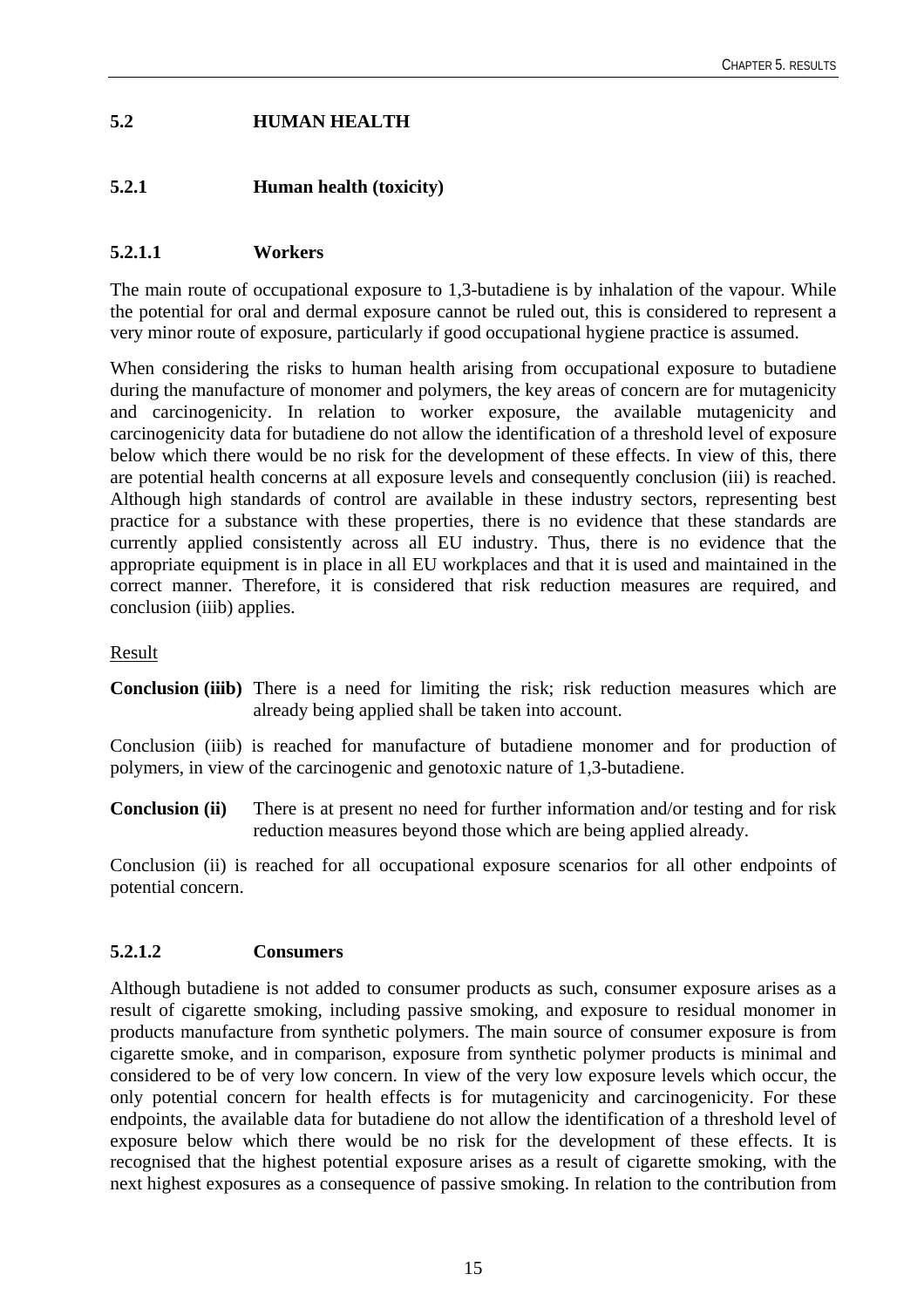<span id="page-21-0"></span>these adventitious sources, the exposures arising as a result of potential release of monomeric 1,3-butadiene from consumer products give rise to very low doses. The risks to human health under current consumer exposure levels are uncertain, but in view of the very low estimated exposure levels, it is predicted that there would be negligible residual risk.

#### Result

**Conclusion (iiia)** Risks cannot be excluded for all other exposure scenarios, as the substance is identified as a non-threshold carcinogen. The adequacy of existing controls and the feasibility and practicability of further specific measures should be considered. However, the risk assessment indicates that risks are already low. This should be taken into account when considering the adequacy of existing controls and the feasibility and practicability of further specific risk reduction measures.

Estimations indicate that consumer exposure is very low. Although thresholds cannot be reliably identified, the risk of mutagenicity and/or carcinogenicity is considered to be very low.

#### **5.2.1.3 Humans exposed via the environment**

Indirect exposure to butadiene via the environment occurs mainly as a result of emissions to the air from butadiene plant. The other potential source of exposure is from vehicle exhaust emissions. However, the latter exposures are low compared with the local exposures to the predicted airborne emissions from butadiene plant. However, in view of the very low exposure levels which occur, the only potential concern for health effects is for mutagenicity and carcinogenicity. In relation to these endpoints, the available data for butadiene do not allow the identification of a threshold level of exposure below which there would be no risk for the development of these effects. The risks to human health under current environmental exposure levels are uncertain. However, given that the exposure levels are very low, it is concluded that there would be a negligible residual risk.

#### Result

**Conclusion (iiia)** Risks cannot be excluded for all other exposure scenarios, as the substance is identified as a non-threshold carcinogen. The adequacy of existing controls and the feasibility and practicability of further specific measures should be considered. However, the risk assessment indicates that risks are already low. This should be taken into account when considering the adequacy of existing controls and the feasibility and practicability of further specific risk reduction measures.

Conclusion (iiia) is reached for all exposure scenarios because exposures are very low and although thresholds cannot be reliably identified, the risk of mutagenicity and/or carcinogenicity is considered to be very low.

# **5.2.1.4 Combined exposure**

Accurate predictions of the contributions made by individual sources to combined exposure and dose are always imprecise. However, such exposures could occur, comprising the workplace, smoking, the local environment and consumer exposures from polymeric materials, with